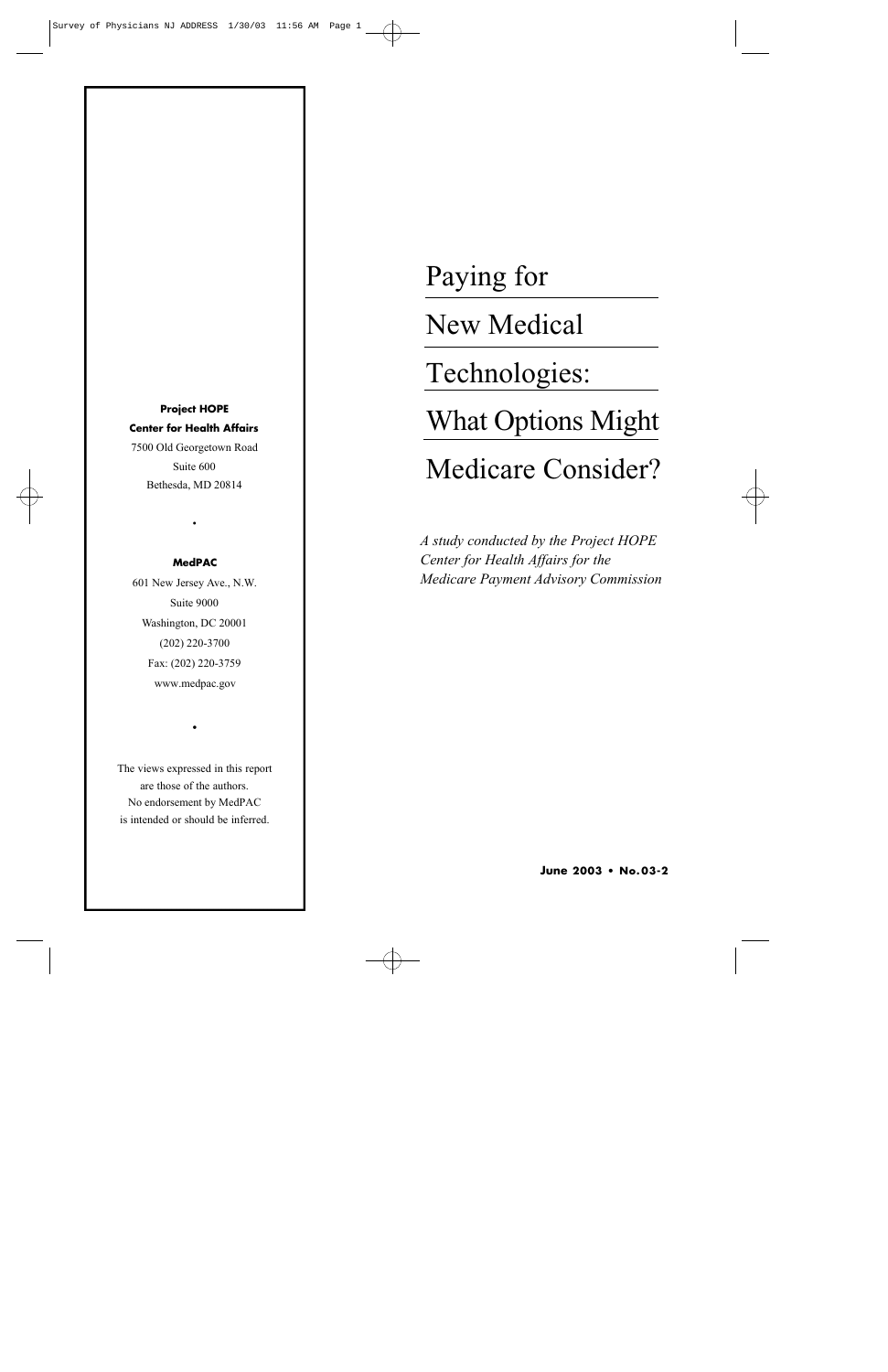# **PAYING FOR NEW MEDICAL TECHNOLOGIES: WHAT OPTIONS MIGHT MEDICARE CONSIDER?**

Summary of an Expert Panel Meeting Convened at the Medicare Payment Advisory Commission Offices, Washington, DC, September 11, 2002

October 31, 2002

Penny E. Mohr, M.A.

Submitted to: Medicare Payment Advisory Commission 601 New Jersey Avenue, NW, Suite 9000 Washington, DC 20006

Submitted by: Project HOPE Center for Health Affairs Under Contract No PO92622962. 7500 Old Georgetown Road Suite 600 Bethesda, Maryland 20814-6133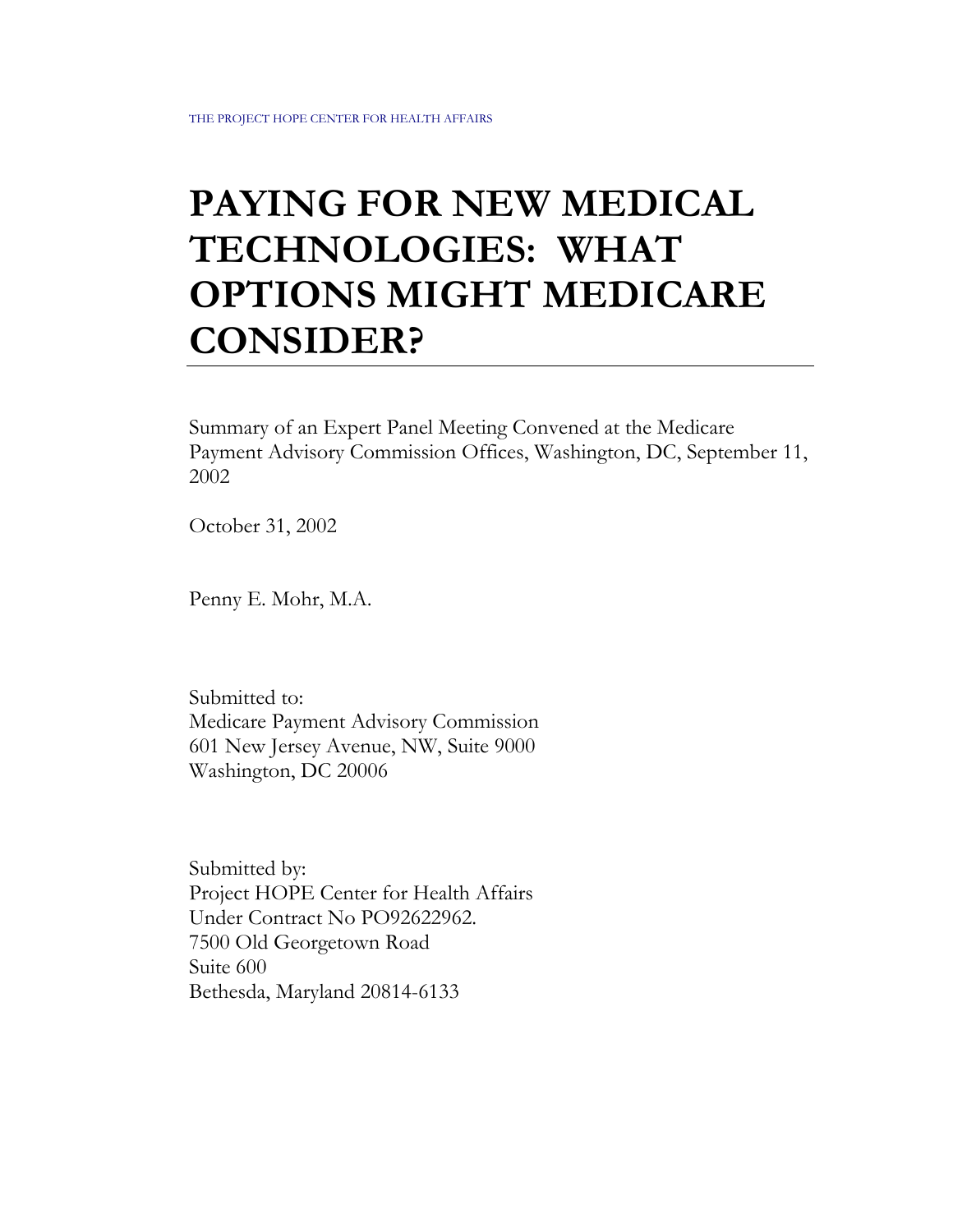# *Objectives*

There is continual tension between ensuring Medicare beneficiaries' access to the latest technology and providing an affordable public program that maintains the integrity of Medicare's trust funds. The design of a payment system critically affects incentives for the pace of adoption of new medical technology. For instance, there is broad agreement that cost-based reimbursement promoted a near maximum rate of growth and demand for new technology while bundled, prospective payment systems can provide incentives for more selective use of expensive treatment options.

In recent years, Medicare's system of paying for new medical technology in the outpatient setting was dramatically reformed through the introduction of a transitional pass-through payment mechanism. Under the pass-though mechanism, the Centers for Medicare and Medicaid Services (CMS) pays for many technologies using an adjusted charge-based methodology, much in the same way that it paid for services before the prospective payment system was implemented. Payment for pass-through drugs is based on their average wholesale prices. These rates are paid for a provisional period (2-3 years), until enough data are collected to allow them to be folded into a prospective payment category for medical visits or surgical procedures.

The initial pass-through program involved large numbers of existing technologies that had not previously been captured in the Medicare data. Going forward, only new technologies would be eligible for payment. In addition, CMS recently introduced stringent criteria to limit the number of new technologies that would qualify for this additional payment. A system for making additional payments for certain new technologies used in the inpatient setting has just been implemented. It also has stringent eligibility criteria and adopts a different payment mechanism. There is, however, continuing pressure from some stakeholders to expand the eligibility criteria and to increase payments in the inpatient setting.

The Medicare Payment Advisory Commission (MedPAC) has previously recommended that CMS maintain stringent criteria for a technology to qualify for pass-through payment and be given authority to use different payment mechanisms that are less subject to gaming and overpayment than those set out in statute. The Commission also seeks to increase its understanding of how best to pay for new medical technology within the constraints of a prospective payment system. To assist with this goal, the Project HOPE Center for Health Affairs convened a 14-member panel in September 2002. The purpose of this panel was to identify mechanisms Medicare might use to pay for new medical technology in the future, and to discuss the relative merits of each option.

In choosing panel members, the project team sought to recruit experts representing a broad range of perspectives from the health care system. Panel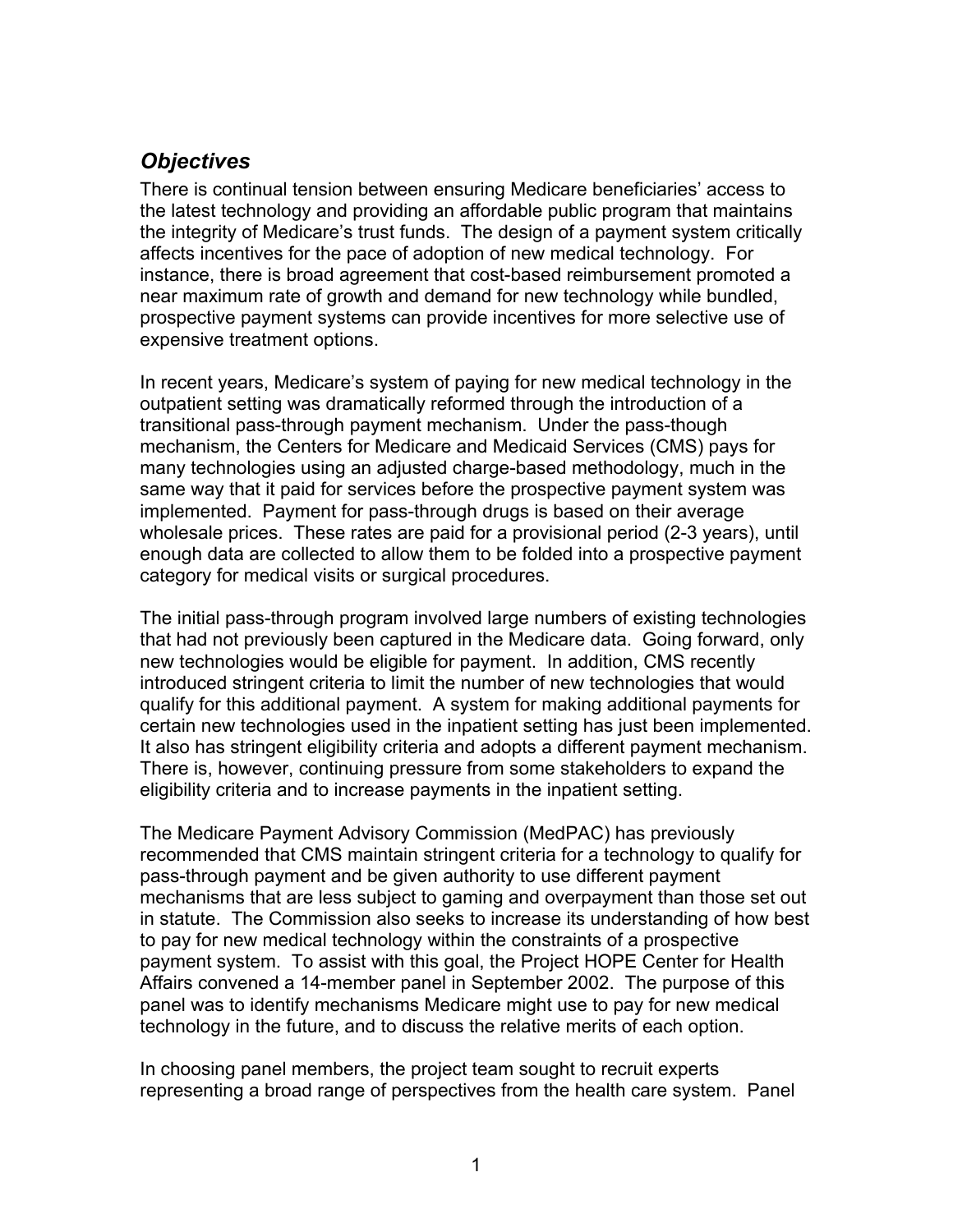members were chosen based on their professional backgrounds as well as their knowledge of Medicare payment policies and the assessment of new medical technologies. The expert panel included economists, reimbursement and outcomes research directors from device and pharmaceutical manufacturers, executives from large hospital systems, an executive from a Pharmaceutical Benefit Management (PBM) firm, representatives from the Centers for Medicare and Medicaid Services' (CMS) payment and coverage policy divisions, representatives from the private insurance industry, and a representative from the Veterans Health Administration (VHA). Prior to the meeting, all expert panel members were sent an agenda that included a list of relevant questions and background reading materials. This agenda and the list of reading materials are provided in Attachment 1.

The discussion focused around answering three basic questions:

- What principles should Medicare follow in paying for new medical technology?
- What constraints does Medicare face in paying for new medical technology?
- What options might Medicare consider for paying for new medical technologies?

Project HOPE began the meeting by presenting an overview of the way Medicare currently pays for new medical technology in the hospital inpatient and outpatient setting. Much of this information has been provided in previous MedPAC reports, and is not summarized here. Project HOPE also presented findings from a series of structured interviews conducted with large purchasers about methods they use to pay for new medical technology. Results from this survey were presented at an earlier MedPAC meeting and summarized in a separate final report (Mohr et al., 2002).

Panelists were asked to not only focus on incremental changes that Medicare might make to improve upon their system within existing constraints, but to also recommend options that may require statutory changes to implement. For example, Medicare currently is constrained by statute from entering into price negotiations with manufacturers. However, MedPAC staff was interested in hearing whether such negotiations, which are used extensively by the private sector, might be desirable or feasible for the Medicare program in order to achieve its goals of being a prudent purchaser of new medical technologies.

Many of the panel members had both public policy and private sector experience and were asked to leave their individual stakeholder agendas behind. They were requested to approach the issues from a more objective societal perspective, considering options that would be fair to Medicare beneficiaries, taxpayers, and providers. The overall intent was not to achieve consensus, but to obtain different perspectives about the options for paying for new technology that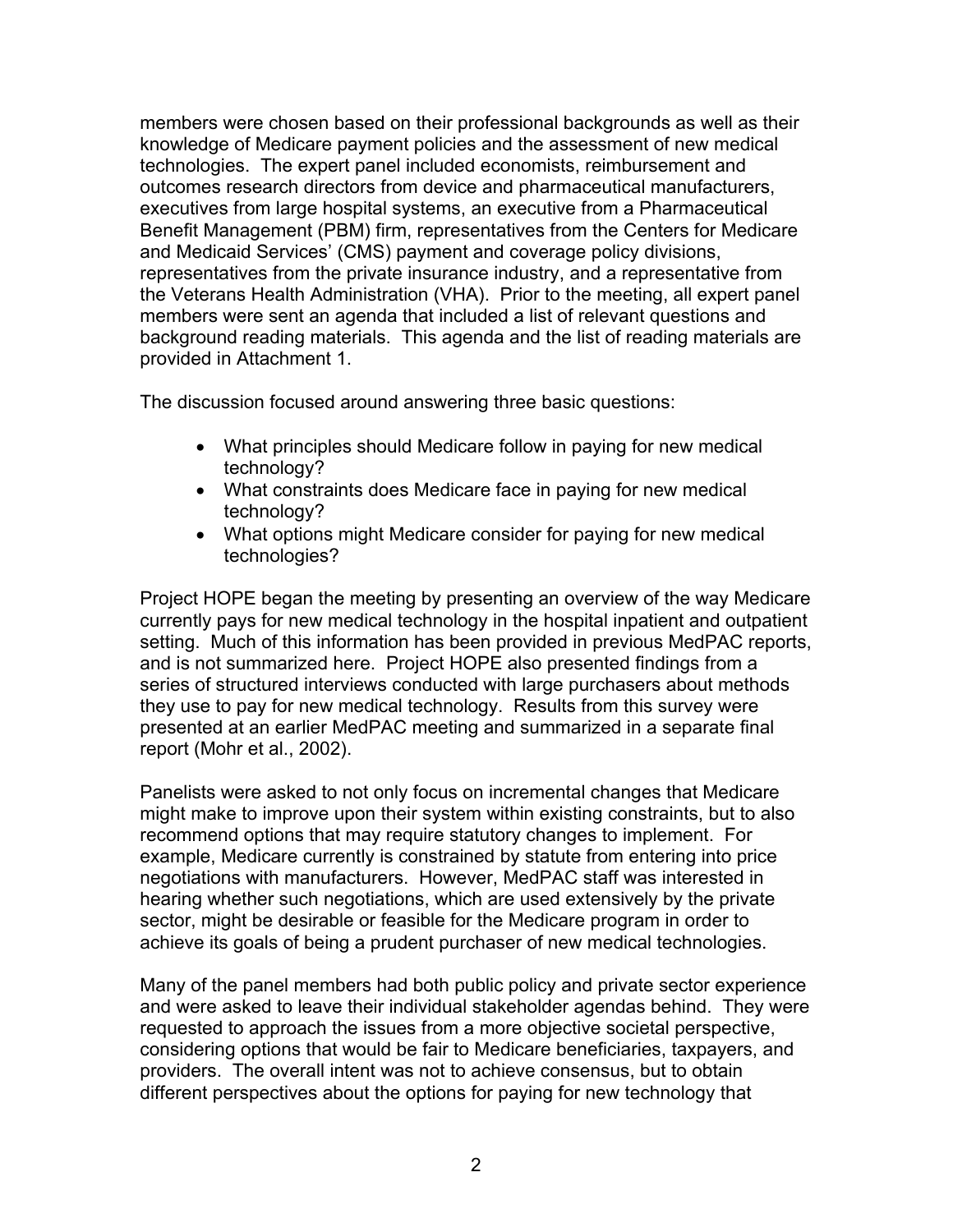Medicare might consider. As no roundtable voting was done, we could not discriminate between widespread agreement on an issue and views being expressed by a vocal minority. It also should be noted that this summary report reflects views expressed during the panel during the one-day meeting only. It may not necessarily reflect the views of the Medicare Payment Advisory Commission or Project HOPE.

# *What Principles Should Medicare Follow in Paying for New Medical Technology?*

Panelists identified eight characteristics of a good payment system. Some of these characteristics are mutually-exclusive and there was not always agreement on whether these characteristics were desirable or how they should be defined.

**Simple, Transparent, and Stable:** Some panel members expressed that Medicare should be a good business partner for health care providers by having a payment system that is easy for providers and beneficiaries to understand and navigate. Transparency refers to the ability to easily see the effect that payment decisions have on the system. Stability means major changes in payment policies should occur relatively infrequently, as it becomes difficult to do longrange planning in an environment with frequent changes of direction.

**Administratively Feasible:** This characteristic, raised by panel members, refers not only to the ease of administration by CMS, but also the ease of administering the system by Medicare contractors and health care providers.

**Adequately Funded:** According to several panelists, a payment system needs to provide enough money for health care providers to make good treatment decisions and avoid the starvation of basic services to make room for high-cost, new medical technology.

**Flexible:** Many panel members agreed that a prospective payment system must be able to respond to technological change. This includes a need for an exceptions process, such as the pass-through mechanism, to allow beneficiary access to some cutting-edge, but expensive, technologies. It also applies to technologies that are not clinical, but have a significant impact on beneficiary outcomes, such as computerized physician order entry systems. One panel member suggested that flexibility also might be needed when a beneficiary has a serious, life-threatening illness with few options for treatment. In these cases, Medicare might want to pay for the use of investigational technology.

**Encourages Value-based Decisions:** When setting prices for new technology, a good system, according to many panel participants, would consider the effects of a technology's use on both quality of care and on costs. Implicit in this discussion was the idea that a good system encourages close ties between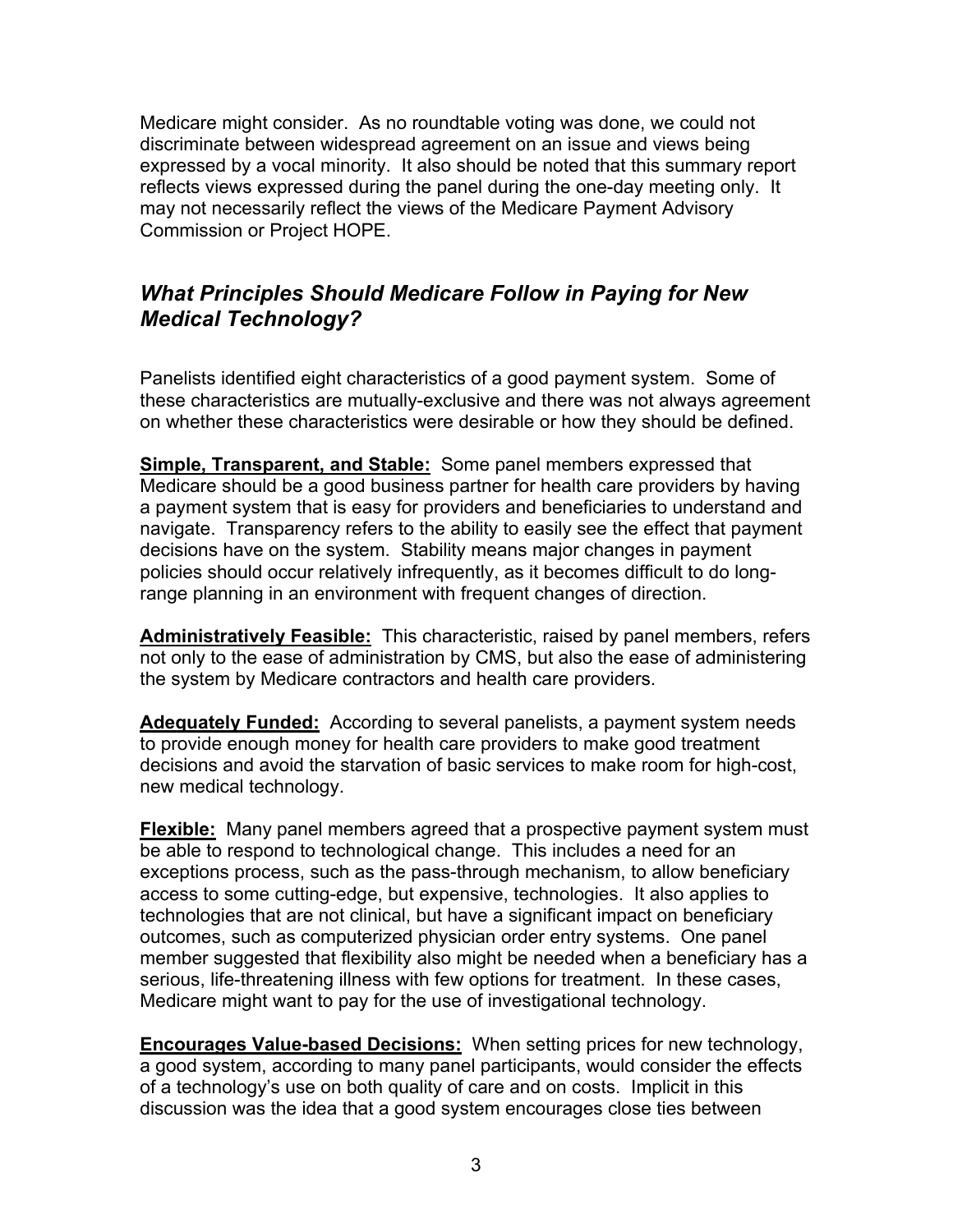coverage and payment policies. Both payment and coverage policies should incorporate evidence-based processes relying on credible, up-to-date evidence about the relative benefits of new technology – subject to external scientific review.

Value-based decision making for payment policies can help CMS assess whether they should reimburse more for the use of an innovative technology, or set the payment rate at the same level as a competing therapy. As many new technologies offer small advances over existing therapies for a substantially increased price, several panel members expressed that it is important for the system to be able to discriminate whether these incremental changes provide sufficient value relative to their impact on patient outcomes. Panelists acknowledged the difficulties CMS has faced in trying to incorporate costeffectiveness into the coverage process, but many still felt movement in this direction is needed.

Some panelists felt that a payment system should incorporate stronger incentives for physicians to limit the use of technologies to specific subpopulations. Others felt the payment system should be more neutral, allowing physicians to make judgments about which patients might benefit most.

**Builds on Timely Data at the "Appropriate" Level of Detail:** While some panel members felt strongly that a good system would contain timely codes that enable the use of individual technologies to be tracked and their costs to be assessed early in the diffusion of a product, others felt broader disease-based payment systems may not require such detail. By adopting a payment mechanism that provides incentives for appropriate treatment of diseases, CMS would not need to monitor and pay for individual technologies.

**Provides Consistent Incentives Across Providers:** There was a lack of agreement about whether the system should provide consistent incentives for treatment decisions among different care providers (e.g., hospitals and physicians). One panelist was adamant that both physicians and hospitals should face the same financial risk for using new technologies. Another panelist noted that competing incentives in an inpatient setting often lead to decisions that provide for a high quality of care within budgetary constraints. For example, physicians would like to use the latest technology, but hospitals want to moderate cost. In practice, there is a process of joint decision making about when the use of an expensive new technology is most appropriate.

**Continuous Evaluation:** A final characteristic discussed by the panelists is that evaluation is essential to ensure CMS is making the correct payment decisions. A good payment system would contain mechanisms to evaluate the effect of payment decisions on beneficiary use and outcomes. It would contain a systematic approach for understanding payment system impacts rather than patching problems as they arise.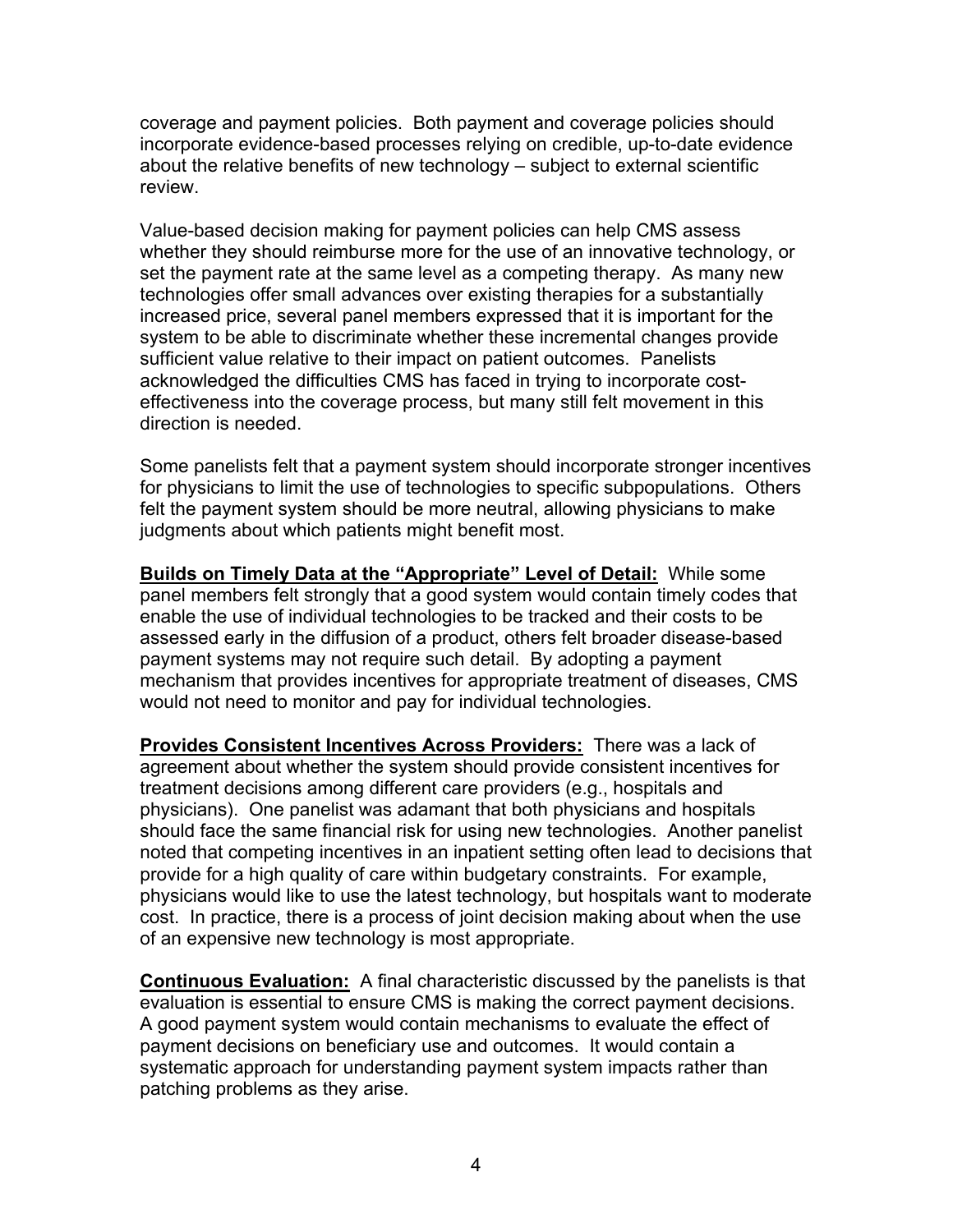## *What Constraints Does Medicare Face in Paying for New Technology?*

CMS faces multiple constraints in trying to implement the best mechanisms for paying for new medical technologies. Some of these constraints are not unique to the Medicare program. Others are specific to a large, publicly-administered program that must be responsive to diverse stakeholders.

## **Constraints Faced by All Health Care Purchasers**

**Timeliness of Data:** There is an inherent tension between the rapid pace of innovation and the availability of credible data that can be used for establishing good payment policies. Panelists noted delays with and the inflexibility of coding systems—used by public and private payers alike – constrain the ability to monitor the use and cost of new technologies. One panelist noted it takes one to two years for a new technology to be assigned a code. The annual cycle of assigning codes affects the timeliness of the system in establishing prices for new technology. It should be noted that CMS does issue its own codes for new technologies on a quarterly basis under the outpatient prospective payment system and that it made recent modifications to the meeting schedules for coding decisions to shorten the general process.

One panel member stated that data, by their nature, are retrospective. Payment decisions based on data available from two years ago offer different incentives for using medical technology than those that might be set on "real-time" information. While some panelists were adamant that CMS should be able to use privately-generated data to set payment policies, others noted there is a trade-off between timeliness and credibility of data.

**Lack of Resources:** Equally, all payers face budget constraints. However, effectiveness research, value-based purchasing and competitive bidding for new technologies, require a substantial amount of resources, and several panel members pointed out that other payers – including public payers like the VHA arguably invest more than Medicare in understanding which technologies to purchase, and the effect of their decisions on patient outcomes. One panelist stated that Medicare's health services research budget was \$50 million per year, but much of this is devoted to broad policy issues and very little is spent on payment- or coverage-related research. By contrast, another panelist noted the VHA has a \$350 million budget for evaluating new technologies.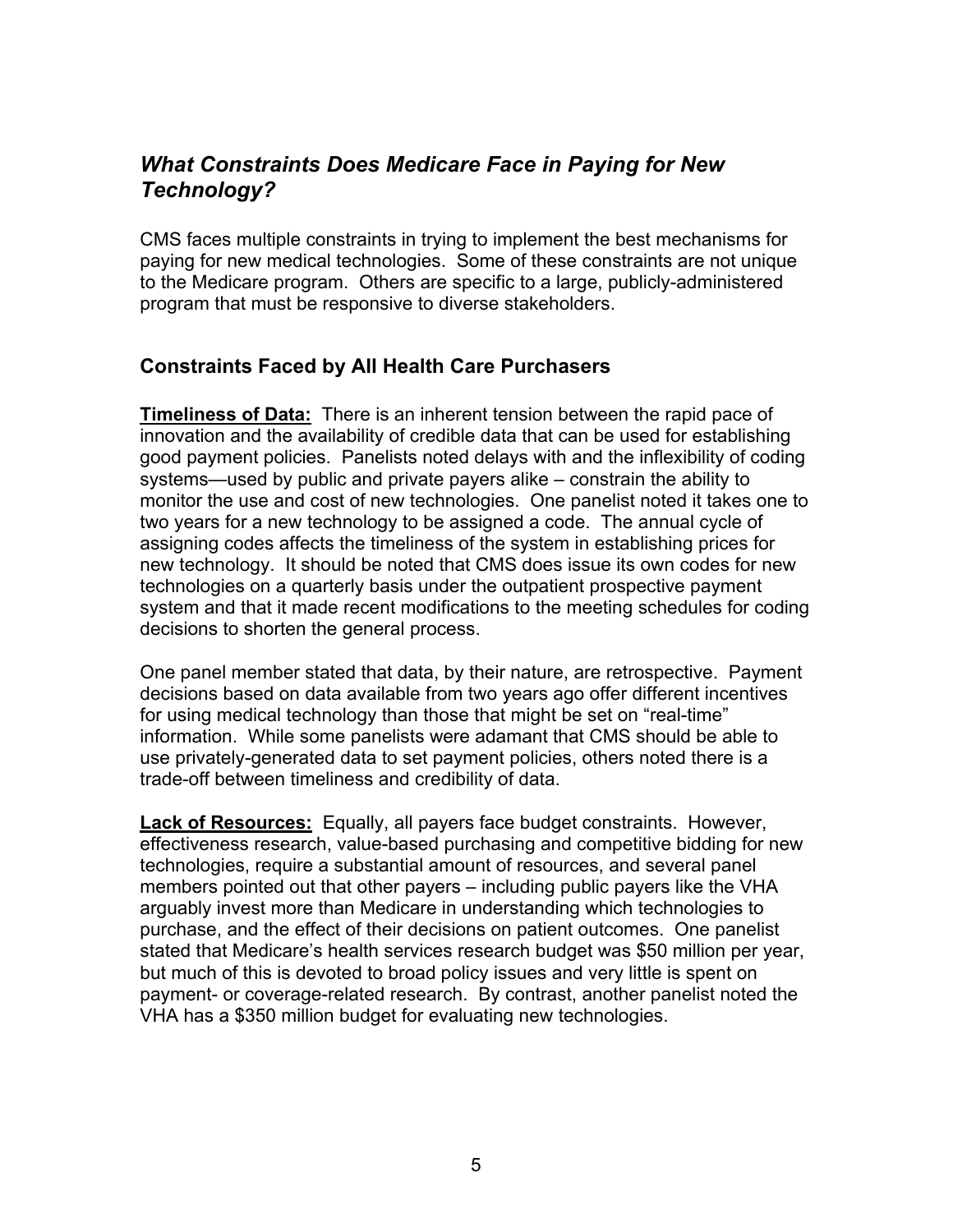#### **Constraints Unique to the Medicare Program**

**Programmatic Constraints:** Medicare is responsible to diverse constituents. In devising its policies, CMS must work through a political process. Although one panelist suggested this was not necessarily bad, others felt there were legal restrictions that inhibited the flexibility of the program. Specifically, the Federal Advisory Committee Act (FACA) requires public notice for meetings and CMS must welcome all comers. As a result, CMS may not avail itself of closed expert panels to solicit freethinking about Medicare policies, such as the one that was convened for this project. The fundamental way in which transparency is imposed on the Medicare program is through FACA. CMS representatives, including those who formally worked at the agency, felt there is a tension between openness and timeliness.

This political process has also constrained Medicare's ability to adopt valuebased purchasing tools, such as cost-effectiveness analyses, over the years. Although many panel members supported the adoption of value-based purchasing, some panel members posed the question, "Will the Medicare program be allowed to be discriminating?" That is, given the political environment in which Medicare operates, can it make a decision about not covering a specific technology based on relative cost-effectiveness and hold to it?

Several panel members noted political constraints have not been the sole barrier to the adoption of value-based purchasing principles, as discussions about the use of cost-effectiveness techniques for coverage decisions often unravel in methodological debates. Different stakeholders have differing views on how these principles should be implemented. For example, whose values should be used in these decisions? Should the program consider value to the Medicare program, or to society, in general? What is the most appropriate threshold (e.g., \$60,000 per quality-adjusted life year) for adopting new technologies?

Another programmatic constraint unique to Medicare is that its payment policy division is formally separate from its coverage policy division. This separation of functions occurred in 1997, and according to some panel members, there have been examples where coverage decisions were made and not communicated to staff in the payment division. For example, the payment division did not assign a Diagnosis-related Group (DRG) to pancreas transplants because they did not know a coverage decision had been made. While there is better communication now, according to CMS representatives, better policies might be made if there were a more formal connection between these two divisions.

Panel members also pointed out that Medicare is constrained to implement budget-neutral payment policies. While this restriction is responsible to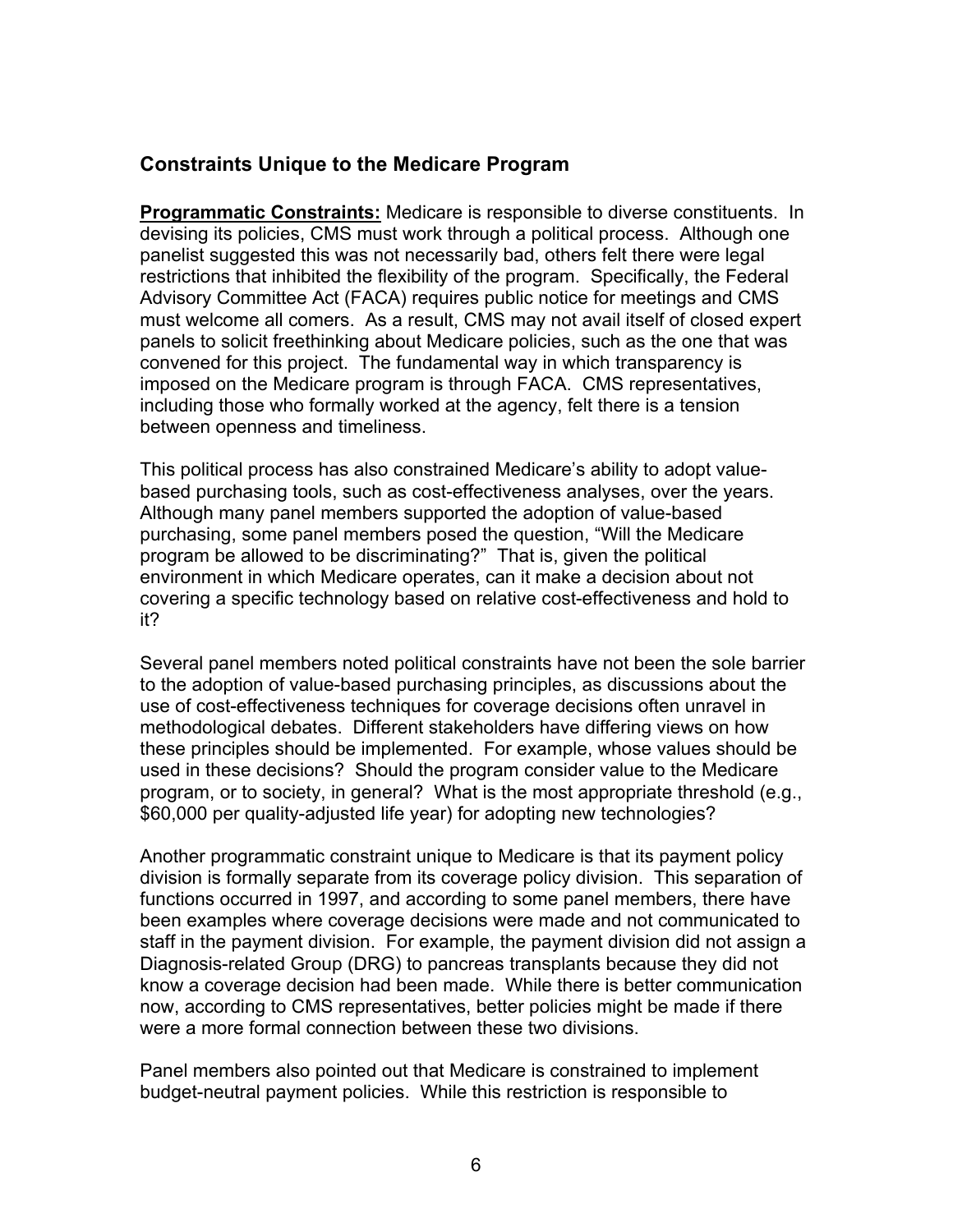taxpayers, it also leads to situations where new technologies compete with established services for resources.

**Size of the Program:** While the sheer size of the Medicare program offers some opportunities – for example, it has been able to adopt an administered pricing system – some panelists also remarked that its size can impose restrictions on what the program can do. For example, If Medicare used its monopsony power to restrict the use of technology to a few select products with better prices through a competitive bidding model, Medicare would, in effect, be deciding which suppliers survive and which do not. The panel was uncomfortable with CMS exercising this kind of power.

Also, the Medicare program has large ramifications on pricing in general. By establishing a fee schedule for new technology using prices other than those that are obtained in the marketplace (e.g., using fair return on equity or some other cost-based measure), CMS also runs the risk of driving out innovation. The difficulty lies in picking the right price outside of a market-based solution.

Also relevant to the size of the program, judgments about which technologies are appropriate may best be done at a local level where you can get physician buyin. It is difficult to get buy-in from physicians at a national level.

**Existing Complexity of Medicare's Payment Systems:** Panel members pointed out that the ability to set fees with consistent incentives for the appropriate use of new technologies among providers and across settings of care is limited by the fact that Medicare has 15 different payment systems, each of which have different operating principles and procedures. Many of these systems, such as payments to physicians and even the new hospital outpatient prospective payment system pay on the basis of fees for service without taking the broad system of care for a disease or condition into account. As a result, it is difficult to adopt broader disease-based payment systems. However, CMS is currently experimenting with the case management of conditions rather than payments for individual services.

# *What Options Might Medicare Consider for Paying for New Medical Technologies?*

Most of the afternoon was devoted to discussing which options Medicare might consider for improving the way it pays for new medical technology. Because of the wide-ranging nature of the discussion, it was difficult to thoroughly examine the relative merits of each of the options proposed. Nevertheless, as options were mentioned panelist raised some issues that may warrant further investigation as the Commission continues to explore mechanisms to improve the way in which Medicare pays for new medical technology.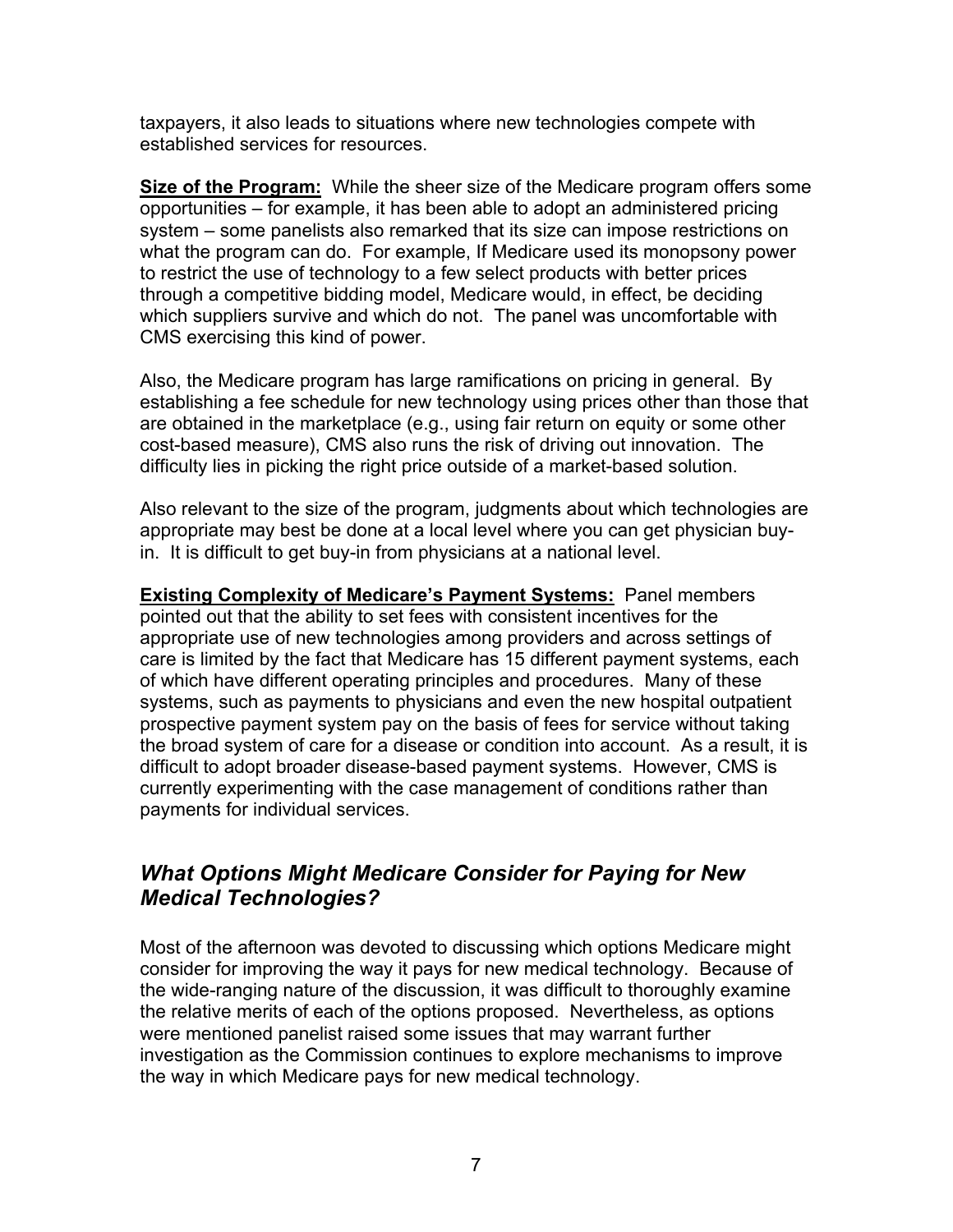#### *Mechanisms to Establish Better Prices for New Technologies*

#### **Establish a Fee Schedule for Brand New Technologies on the Pass-**

**through List:** Last year, the Commission recommended that Medicare replace rates based on reported costs for pass-through technologies with a national rate. This recommendation was made because of concerns that cost or charge-based criteria provided incentives to inflate these measures. The Commission, however, did not have specific ideas about how Medicare might establish national rates for new technologies.

Many panelists underscored that Medicare does not have good information about what a technology costs early in its life cycle. As a result, it does not have the ability to say what is the right price. Because of its size, setting the price too low can have a big impact on the development of technology or alter decisions to invest in technologies for the over 65 market.

Panelists also noted that paying manufacturers' price at launch provides a strong incentive for innovation. Another panelist pointed out, however, that an earlier study completed by the Office of Technology Assessment showed the pharmaceutical industry obtains much larger profit margins than those obtained by other industries. This panelist questioned whether policy makers in the United States would agree that innovation should be preserved at its maximal rate at large public expense.

Many panelists felt that Medicare could pay rates more closely aligned to market value than those established through cost-to-charge ratios or the average wholesale price. Suggested approaches included:

- conducting a survey of hospitals or insurers to see what they are paying for technology;
- **•** requiring that pharmaceutical and device companies provide CMS with their average manufacturer's price (which is net of all discounts), and is used by many Medicaid programs;
- **Part of the studies is absolute to the average hospital acquisition price, wholesale** acquisition cost, or invoices; and
- looking to the VHA, which has established a Federal Supply Schedule price for pharmaceuticals and aggressively negotiates prices with manufacturers.

Many panelists opposed this last suggestion and raised concerns that it would drive innovation out of the system or substantially raise prices to the supply schedule. One of the difficulties with adopting prices negotiated by other payers is that Medicare cannot trade a guarantee of volume for reduced prices, as can be done by the VHA. Concerns were expressed that by putting "best prices" in the public domain, manufacturers will just increase their prices. Another concern was that governmental price schedules usually create major distortions in the private markets.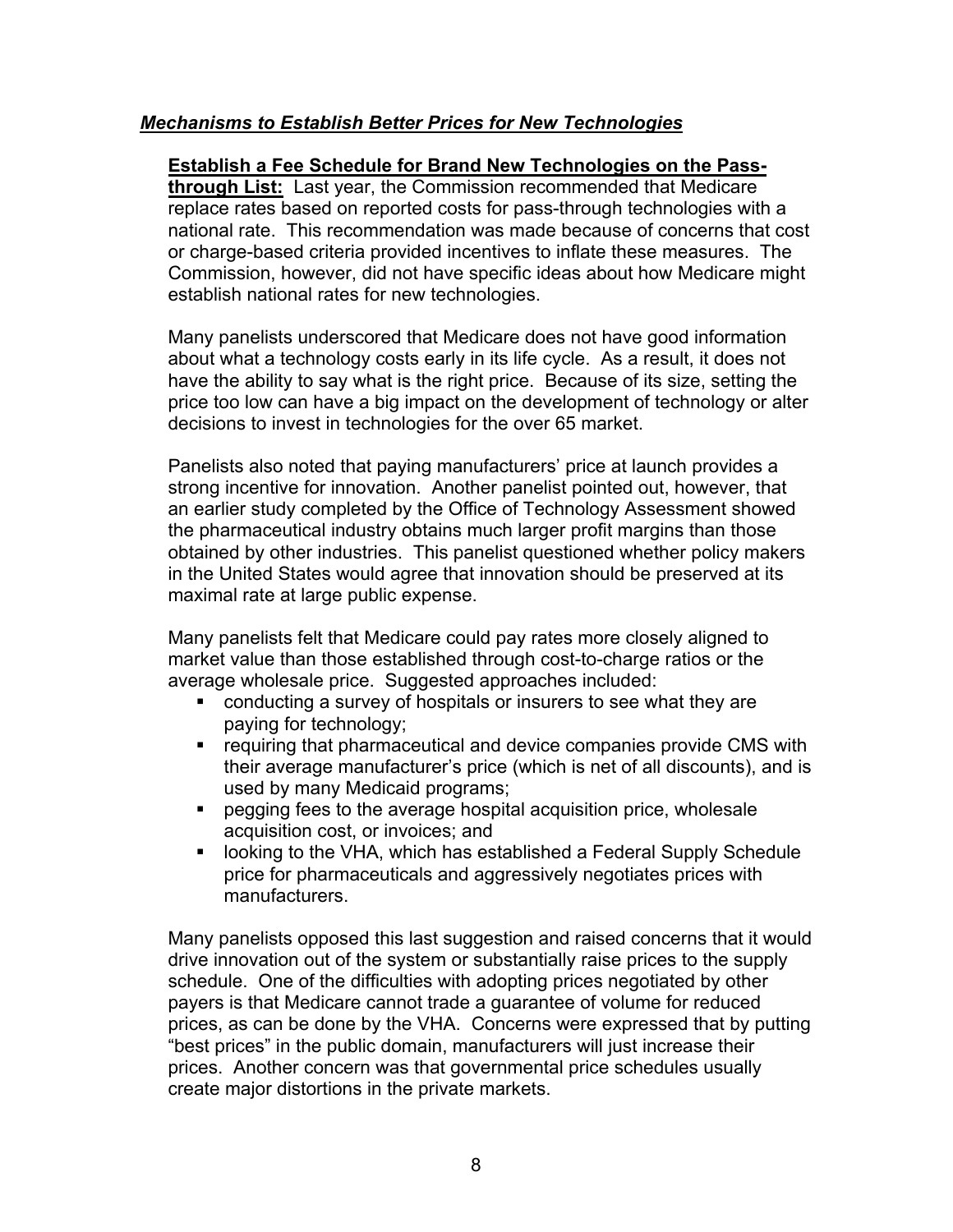Many panel members voiced strong opposition to the adoption of a system used currently in the United Kingdom (UK) of setting payment rates based on a fair return on equity. In that country, pharmaceutical companies are required to submit UK accounting data at launch that allow authorities to limit the total amount paid to individual firms. The return on equity is calculated with respect to investment made in the UK. A fair rate of return is deemed to be 17- 21 percent. As one panel member adamantly exclaimed, "this is not on the table." Some of the concerns panelists raised with this approach included:

- Should CMS pay for innovation throughout the world?
- What is the "right" level of innovation?
- How would failed products be incorporated into the calculation?
- If they do pay for failed products, how does that affect the incentives to produce successful products?

#### **Use Competitive Bidding to Purchase New Technologies:** One

mechanism used by private payers to obtain good prices for medical technology is competitive bidding. The Medicare program is currently constrained from negotiating directly with manufacturers by statute, although a demonstration to evaluate the use of competitive bidding for purchasing durable medical equipment is currently underway. However, several panelists felt, as Medicare is currently constructed, it would be difficult to accommodate the use of competitive bidding. First, some panel members noted truly new technologies that might be listed on a pass-through mechanism often do not have competitors and little price negotiation can be done. Second, even for those products that may have competitors, some panel members noted the use of competitive bidding is resource-intensive and requires a completely different infrastructure than that currently used by CMS. Finally, several panel members noted that Medicare cannot trade guarantees of volume for price, unlike the VHA system, which is tightly closed with its own delivery system. Within the VHA, if a drug or device is listed on the formulary or payment schedule it is used, otherwise, it is not. This structure is very effective in gaining access to better prices. However, many panel members questioned whether Medicare would be allowed politically to restrict access to only selected products. Also, panel members noted Medicare is not currently in the business of directly purchasing from manufacturers and distributing to providers.

One panelist mentioned that Italy, France, and Spain have tried to implement competitive bidding for acquiring technology, but because of the complexity, Spain and Italy have abandoned this system at a national level and devolved responsibility to their regional systems. A few panelists noted there are pharmaceutical companies that sometimes will not release a particular product in France.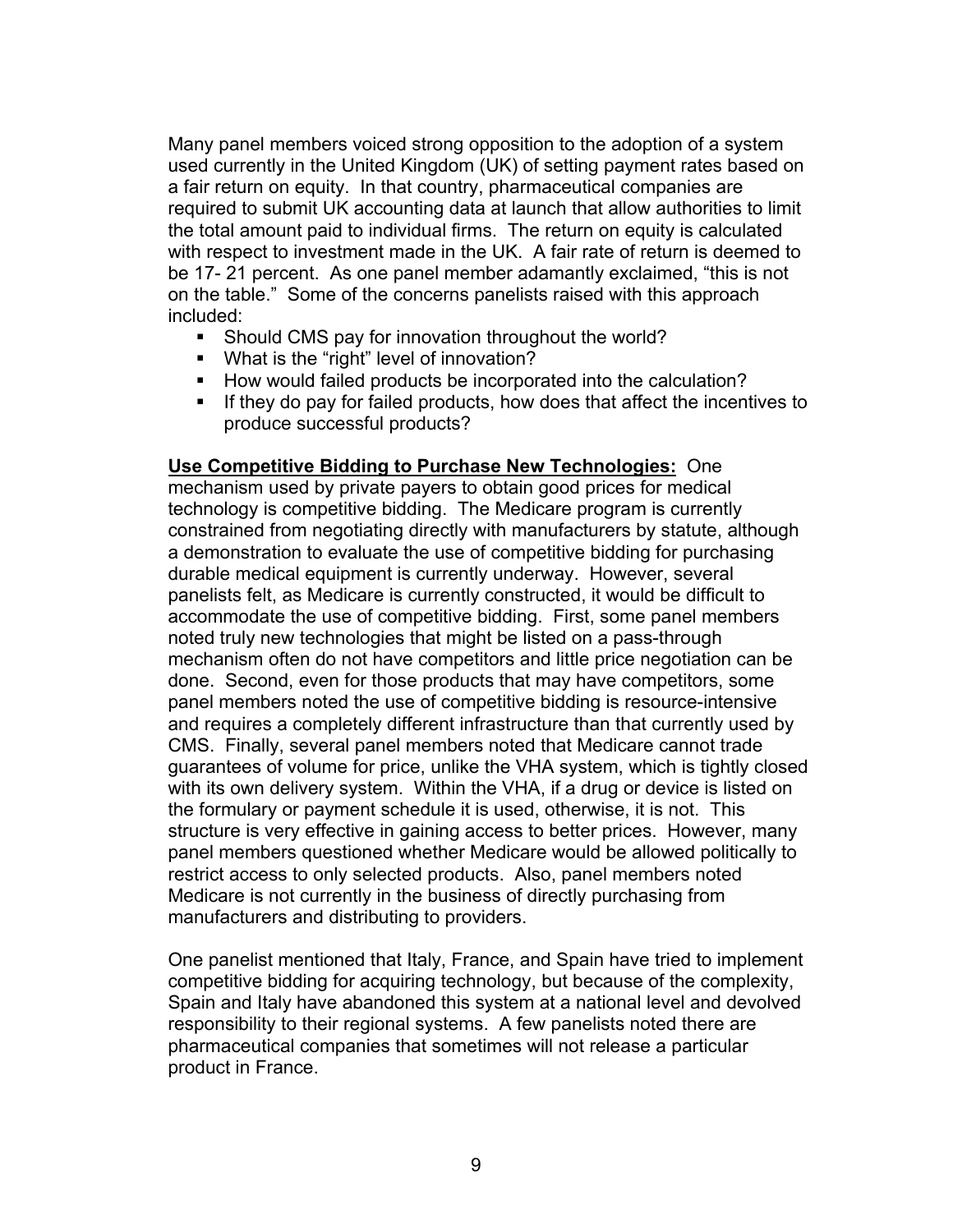The potential to use PBMs or group purchasing organizations was briefly discussed. Proposals for a new Medicare outpatient drug benefit would all rely upon private PBMs to negotiate the best price. By allowing beneficiaries the choice of several PBMs, Medicare can bypass concerns about restricting access to a few products. However, the use of such entities to negotiate prices for the small number of drugs currently covered by Medicare or the limited number of devices that are expected to be on the transitional passthrough list in the future may not be warranted. Several panelists agreed that Medicare through its pricing system should put the burden for competitive bidding back into the hands of the providers who have the capability to negotiate.

#### *Mechanisms to Improve Value-Based Purchasing or Treatment Decisions*

**Broaden Payment Bundles to Pay for Disease Treatment:** In order to give providers the appropriate incentives to consider the value of their treatment options, a few panel members felt payment systems should be re-designed to pay for broader care bundles for disease treatment, such as case management payments for specific conditions. Perverse treatment incentives arise when Medicare micromanages prices for individual technologies. Medicare's inpatient PPS does better at this than its outpatient PPS.

#### **Examine Cost-effectiveness Analyses for Coverage and Pricing**

**Determinations:** A wide range of panel members, from representatives of device manufacturers to public policy makers, agreed that cost-effectiveness analyses can be useful for making prudent pricing and coverage decisions. One panelist noted that outside of the United States, manufacturers are used to having to set prices cognizant of budget constraints because the purchasers are examining the cost per quality-adjusted life-year offered by a new technology relative to existing therapies. Other payers in the United States also make use of cost-effectiveness analysis. Some panel members felt that Medicare is lagging behind these other payers in this aspect.

**Implement a Sliding Co-payment System:** Sliding co-payments are used extensively by PBMs to channel patients to less expensive, therapeuticallyinterchangeable products within a formulary. This concept has also been suggested as a means of covering more costly new technologies for which there was still limited data about their superiority over existing therapies. Under this mechanism, prices would be set the same as existing therapies, but beneficiaries would be required to pay the additional cost until there was better data about the new technology's relative clinical efficacy. In this manner, decisions about value are pushed back to the individual. While this option was raised and several panelists liked the idea, there was little discussion about its relative merits. One panelist mentioned that a system of tiered co-payments had been discussed in the past and was likely to be politically infeasible.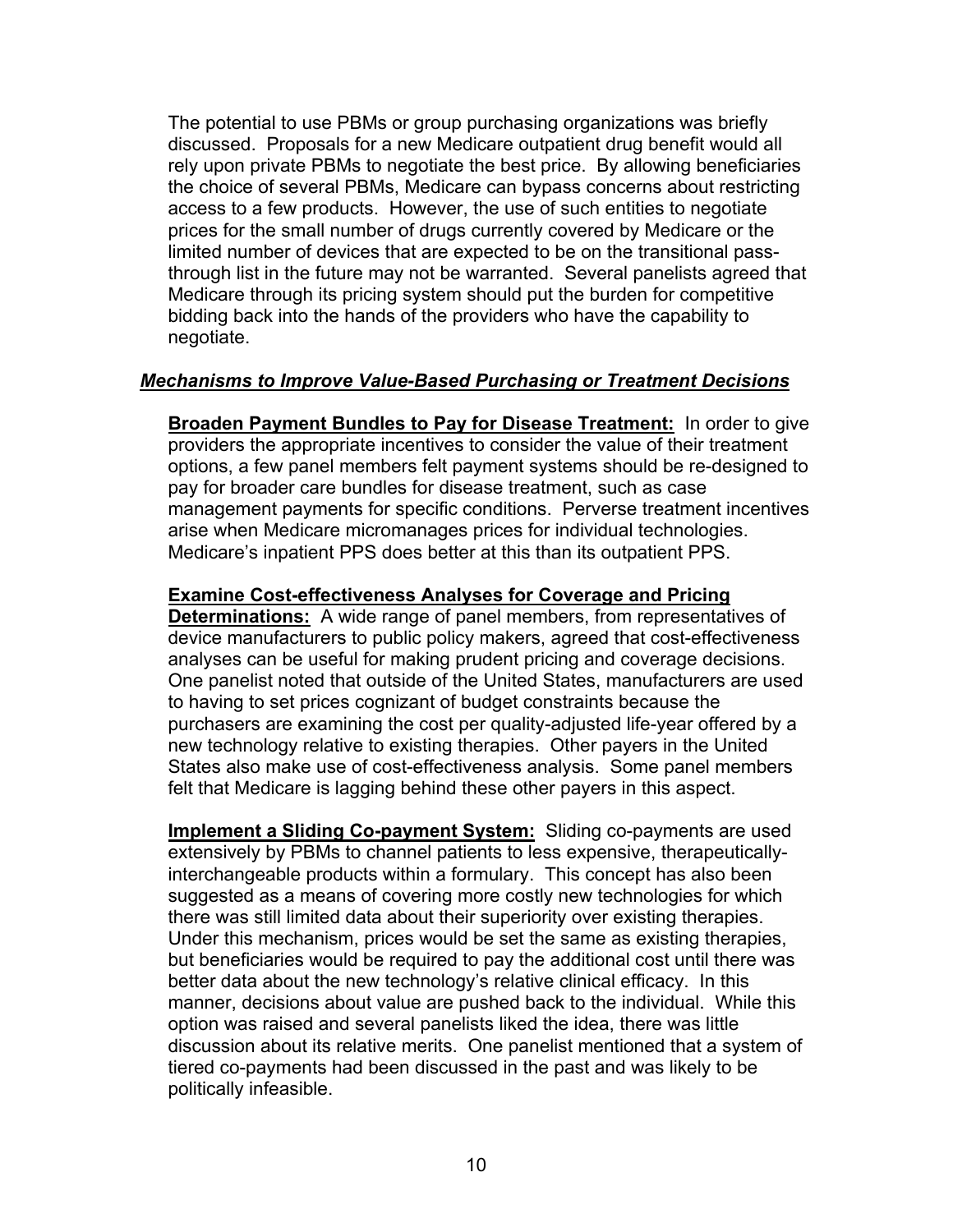#### *Mechanisms to Ensure the System is Adequately Funded*

**Have an Update Factor That Allows More Money to Flow Into the System For New Technologies:** Payment rates under Medicare's inpatient prospective payment system are updated each year to reflect changes in hospital input prices, adjustments in patient case mix, and an allowance for scientific and technological advances and improvements in productivity. In practice, CMS has recommended that productivity gains offset cost increases associated with the adoption of new technologies, and the update factor has not allowed new money to flow into the system to cover high cost technologies.

Some panel members felt that rather than attempting to set payments for specific new technologies, a better solution would be to increase the amount paid to providers through a new technology component of the update factor. In this manner, CMS would not micromanaging technology use, but allow hospitals to make better decisions about delivering quality care. Other panel members expressed a concern that a general increase in DRG prices would not incent hospitals to make the best decisions about new technology use. More money becomes general money and may allow a hospital to continue to use inefficient technologies rather than adopt innovative, but costly, new techniques. Panelists also pointed out that such a mechanism does not reflect that there may be other savings in the system as a resulting of adopting a new technology.

**Remove Budget Neutrality:** There was much discussion about this point. Many panelists agreed Medicare must be responsive to its taxpayers, and a system with budgetary caps forces efficiencies to occur elsewhere to pay for new technology. However, budget neutrality may also force a decrease in payments for other services to pay for new technology. Some panelists felt the budget neutrality requirement could be removed in the few instances when Medicare is adopting truly valuable cost-increasing yet qualityenhancing technologies. Many panelists felt that the number of occasions that Medicare allows additional payments above the PPS amount (such as in the transitional pass-through mechanism) should be limited, so that even under a budget neutrality constraint Medicare could avoid starving basic services to pay for new technology.

**Rebase the Payment System:** Earlier in the day, a panelist mentioned that Medicare's system does not easily accommodate quality-enhancing, nonclinical system-wide improvements, such as computerized physician order entry systems. Another panelist suggested that it might be time to re-base the inpatient hospital payment system to reflect costs. The last time the system was rebased was in 1983. This discussion raised the question of how often should CMS take stock of the true costs of care.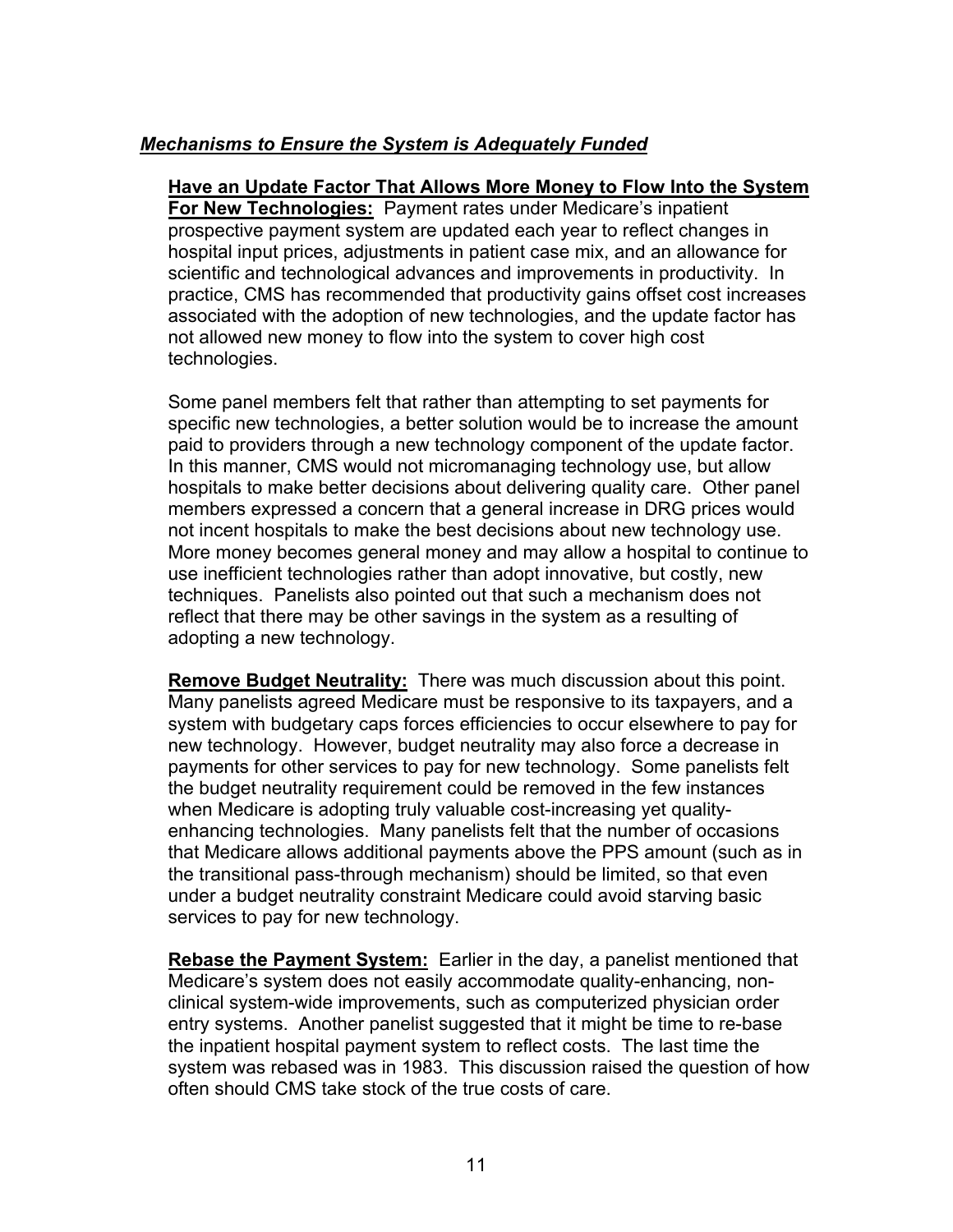### *Mechanisms to Improve the Flexibility and Administrative Ease of the System*

#### **Restrict Pass-through Payments Only to a Few Deserving Technologies:**

The flexibility of a pass-through mechanism to pay for new medical technology seemed to be important to many panelists, but many felt that its use should be limited to relatively few major break-through technologies in a given year. One panelist suggested that CMS should be restrictive about indications for use of items that are on the pass-through list and use the transitional period to collect more data about its effects on outcomes. This idea of provisional coverage for pass-through items was introduced in legislation in the early 1980s.

CMS representatives noted the criteria to qualify for pass-through payments have become much more stringent in the past year. Questions were raised about whether CMS needs to further restrict the criteria over what is currently in law or broaden them. Some concerns were expressed that much of technological development in health care is incremental, and few technologies would qualify. Another panelist suggested that we could only determine if CMS' standards are too stringent by seeing what happens in the next few years.

CMS also asked for guidance about how the term "substantial clinical improvement" should be interpreted. Does one set of criteria fit all cases? Concerns about the cost thresholds were also discussed. By establishing these thresholds, CMS is inadvertently giving incentives to manufacturers to set their prices at a level that would allow them to qualify for pass-through payments.

**Devise a Better Coding System for Devices:** Another recommendation made by panelists for how Medicare could improve the way in which it pays for new medical technology would be to adopt a coding system for devices that was more specific, such as the National Drug Code system that is used for pharmaceuticals. A better coding system would enable hospitals to be paid for what they were using. Confusion arises among medical coders about whether a specific device qualifies for a transitional pass-through payment and results in hospitals under billing for these items. One panelist suggested the Food and Drug Administration (FDA) should issue the codes at time of approval, although if payment is associated with the codes it may raise concerns with FDA labeling issues. Another panelist thought the FDA might be in the process of standardizing labeling for devices, and CMS should stay apprised of this process.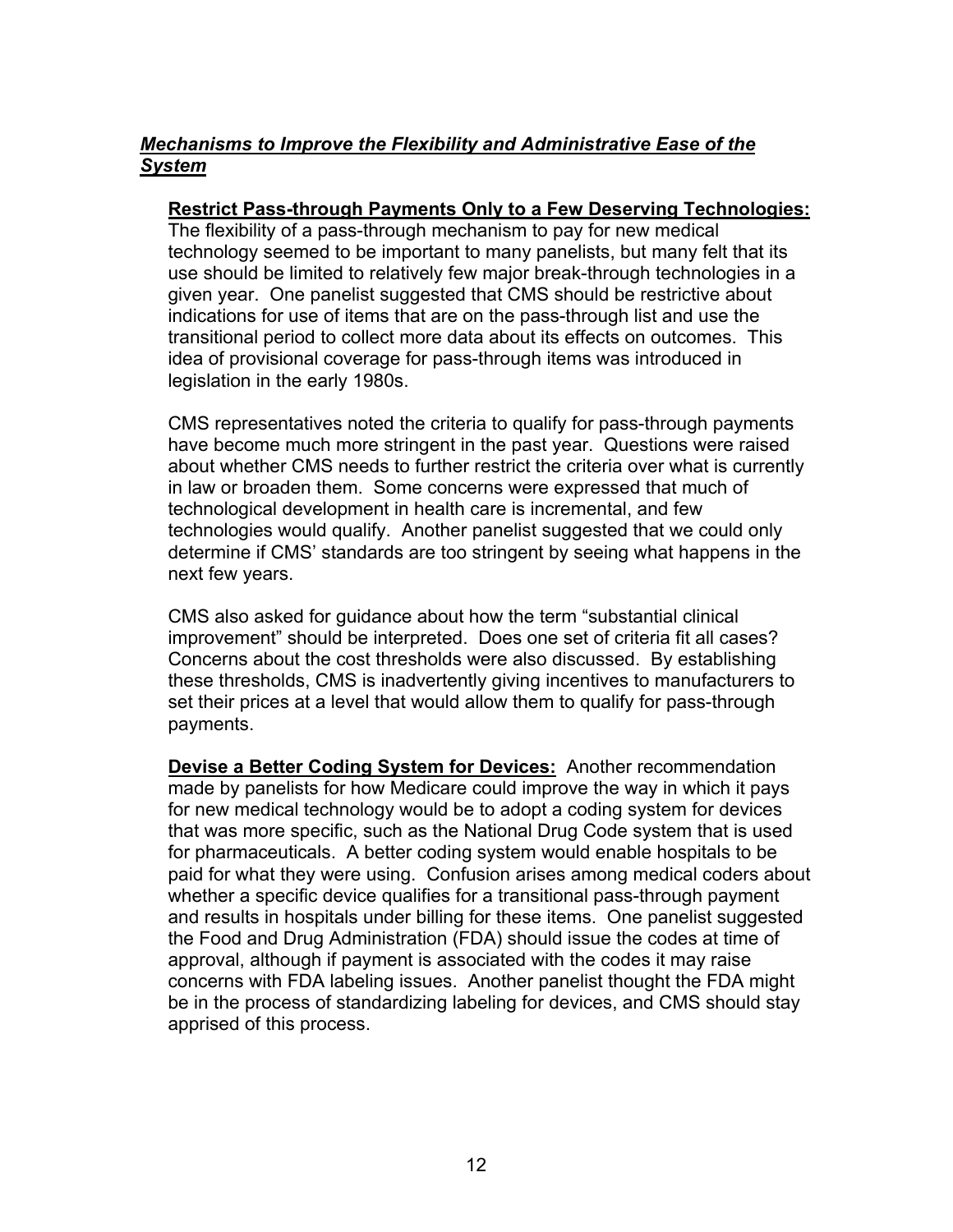#### *Mechanisms to Enable the Agency to Learn from Past Pricing and Coverage Decisions*

#### **Expand the Resources Available for Evaluating the Effect of Payment**

**and Coverage Decisions:** As noted previously, CMS has a limited capacity to conduct clinical effectiveness research or to evaluate the impact of its payment and coverage policies on use and outcomes. While many panelists agreed that expanding CMS' evaluative capacity may be desirable, some suggested studies could be focused on those 6-10 technologies that have a large cost and outcomes impact. Several panel members acknowledged Medicare has a powerful database for research, and should have the ability to use it to establish better pricing policies. While some panelists suggested that this might be more economically achieved by expanding the number of joint research initiatives between CMS, the National Institutes of Health, and the Agency for Health Care Research and Quality, others noted that CMS is concerned about a very specific population of Medicare beneficiaries, and its concerns about establishing appropriate payment policies are not shared by these other agencies.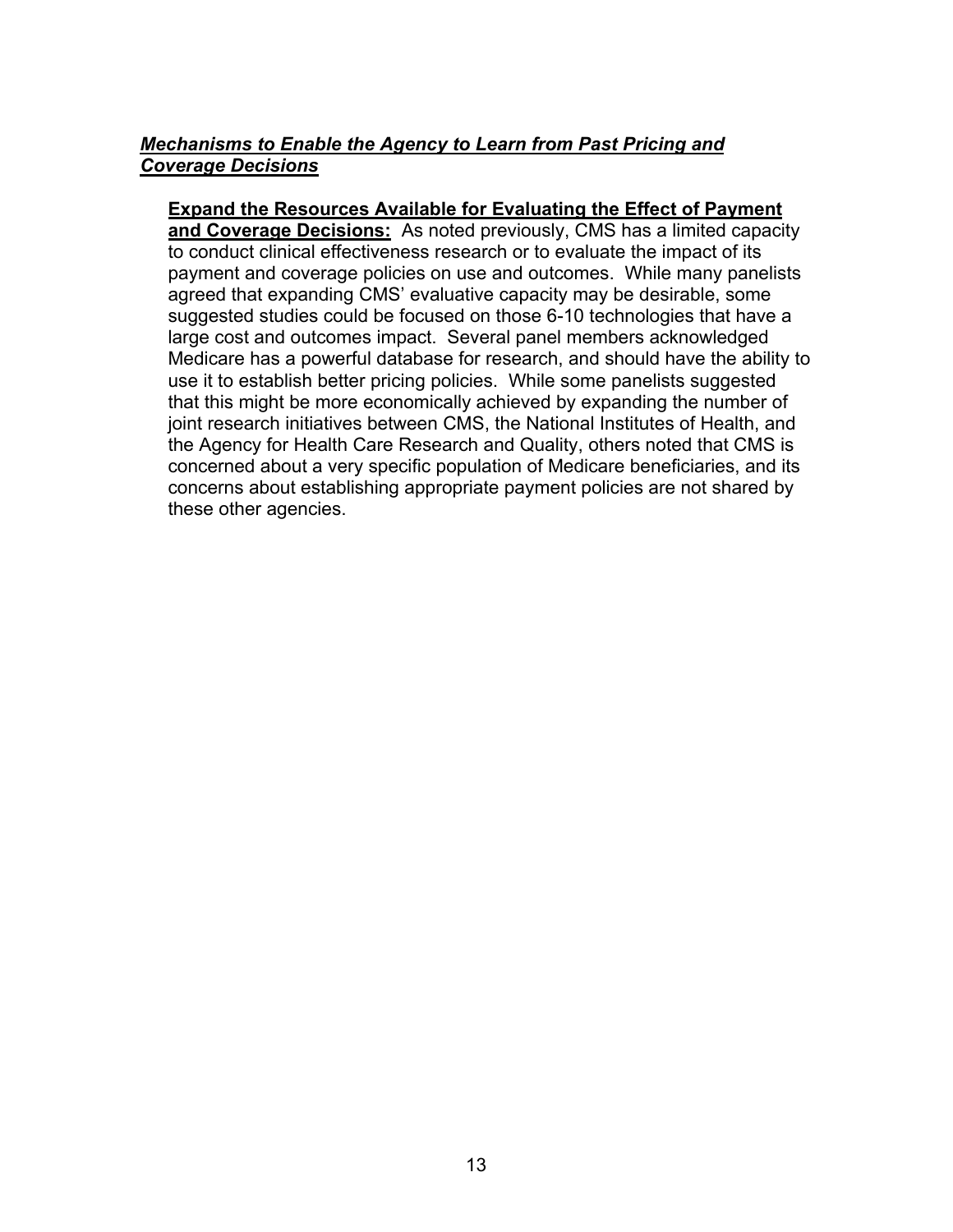# **Attachment 1. Agenda and List of Reading Materials**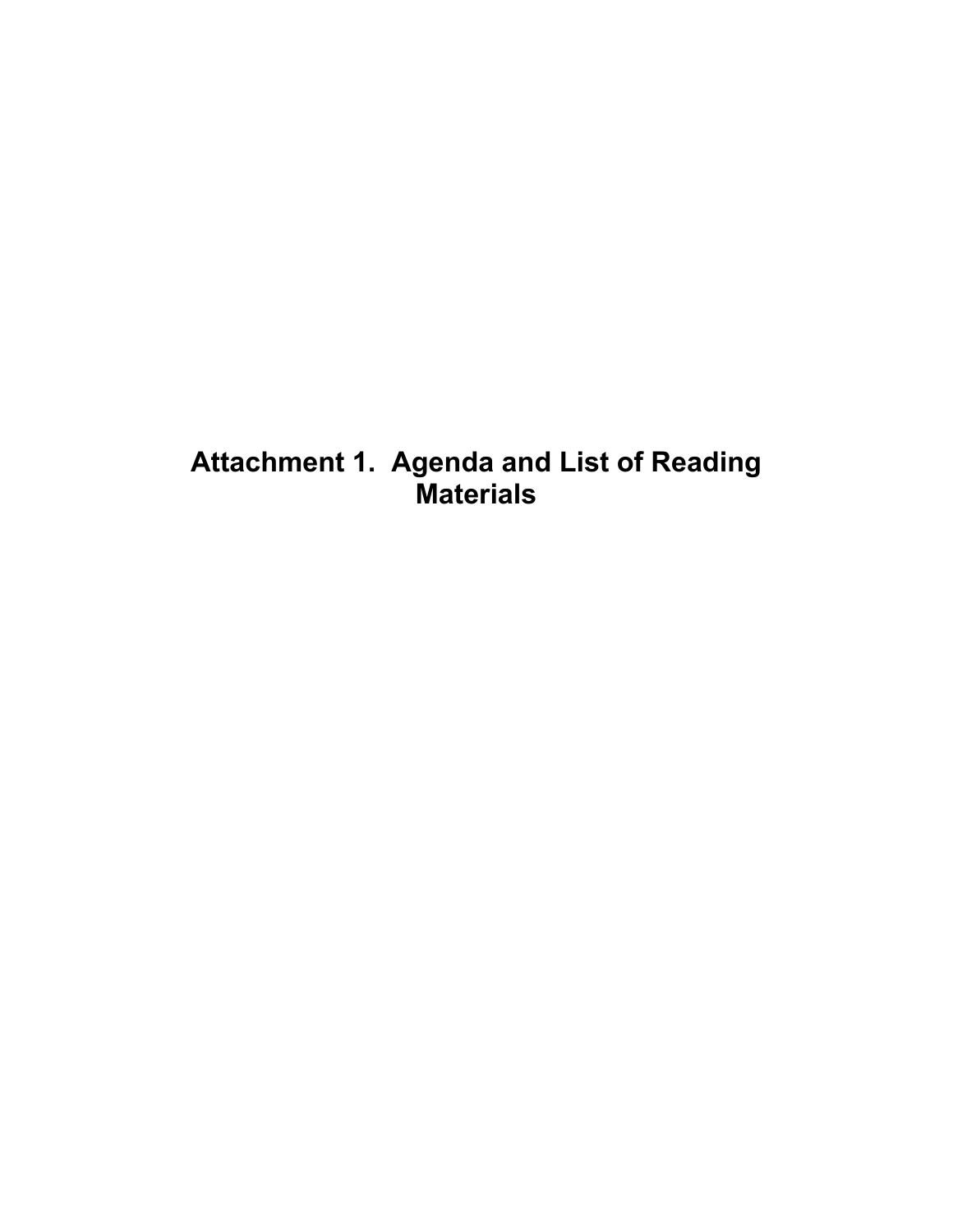# **Medicare Payment Advisory Commission**

# **Expert Panel Meeting**

*Paying for New Medical Technologies: What Options Might Medicare Consider?*

#### *Wednesday, September 11, 2002*

Medicare Payment Advisory Commission 601 New Jersey Avenue, NW Suite 900 Washington, DC 20001

#### **Agenda**

- **9:30 10:00** Arrival and continental breakfast
- **10:00 10:15 Welcome**  Lu Zawistowich, Acting Director Medicare Payment Advisory Commission
- **10:15-10:30 Goals and structure of the meeting**  John Iglehart, Health Affairs

#### **Why do we care about revising the way Medicare pays for new medical technology?** Penny Mohr, Project HOPE Center for Health Affairs

**10:30 – 11:00 Introductions**  Panel members will be asked to share (in one or two sentences) the facets of Medicare's payment systems they have dealt with previously and their current vantage point.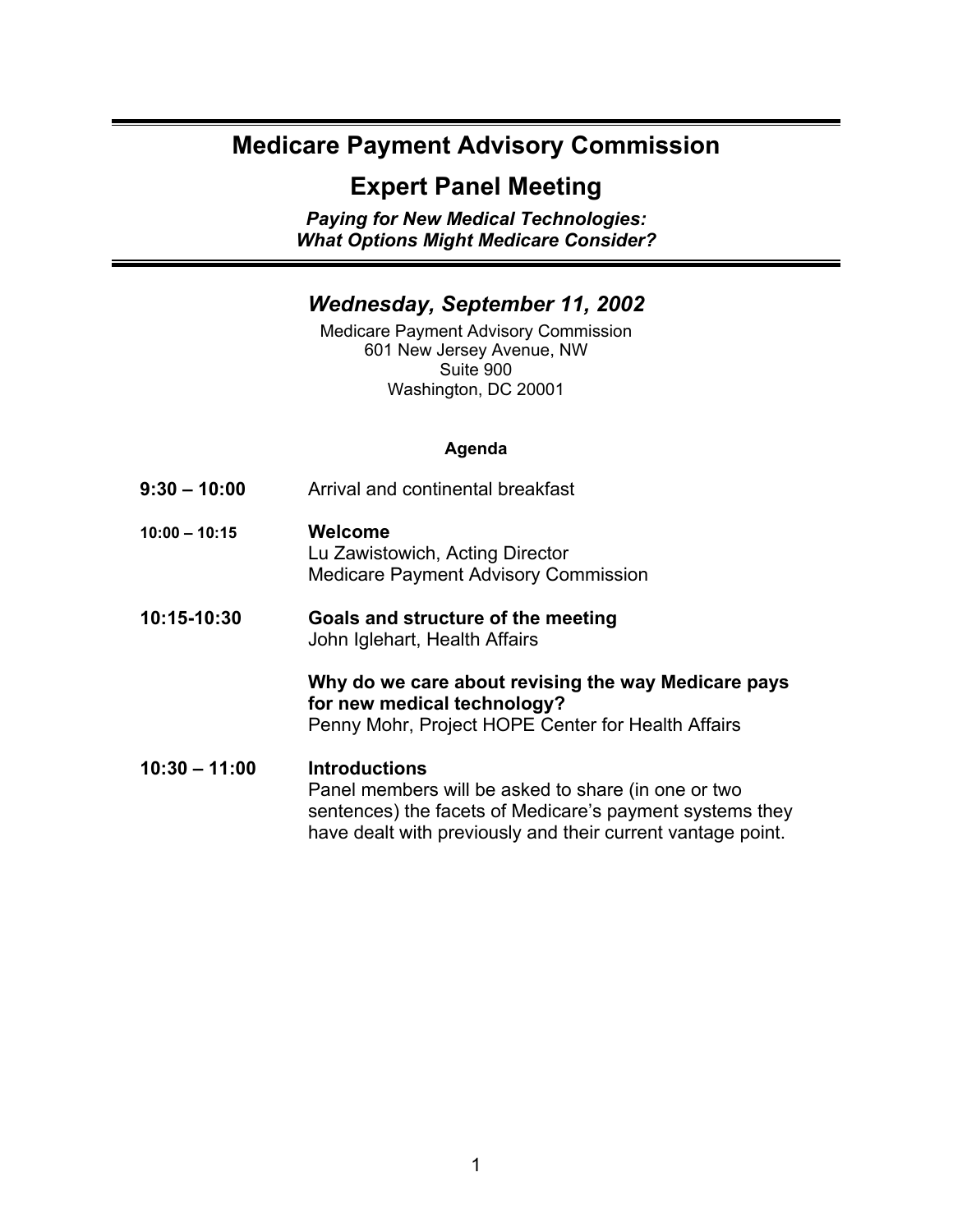#### **11:00 – 11:45 What principles should Medicare follow in paying for new medical technology?**

- $\triangleright$  What are the characteristics of a good payment system?
- $\triangleright$  Which characteristics are most important from a societal perspective?
- $\triangleright$  Does this vary by setting of care?
- $\triangleright$  Are some of these principles mutually exclusive?

#### **11:45-12:00 PM** Break

#### **12:00- 12:45 PM What constraints does Medicare face in paying for new medical technologies?**

- $\triangleright$  Does Medicare face constraints that the private sector does not?
- $\triangleright$  Do constraints vary by setting of care?
- $\triangleright$  Are there particular types of technologies for which it is more difficult to design a good payment policy?
- $\triangleright$  In what ways might some of these constraints be minimized or resolved?

#### **12:45 – 1:30 PM** Lunch

#### **1:30 – 1:45 PM What do other large purchasers of health care do?** Penny Mohr, Project HOPE Center for Health Affairs

This session will present the findings from Project HOPE's survey of purchasers of health care services. Representatives from large health insurers, group purchasing organizations, pharmacy benefit management firms, the military and Veteran's health systems, and two national health systems were interviewed to understand the methods they use to establish or negotiate payments for new medical technologies. Case studies were used to illustrate commonalities or differences in their approaches. These case studies include: drug-eluting stents; biologicallymanufactured skin; implantable cardiac defibrillators; and a monoclonal antibody for treating breast cancer.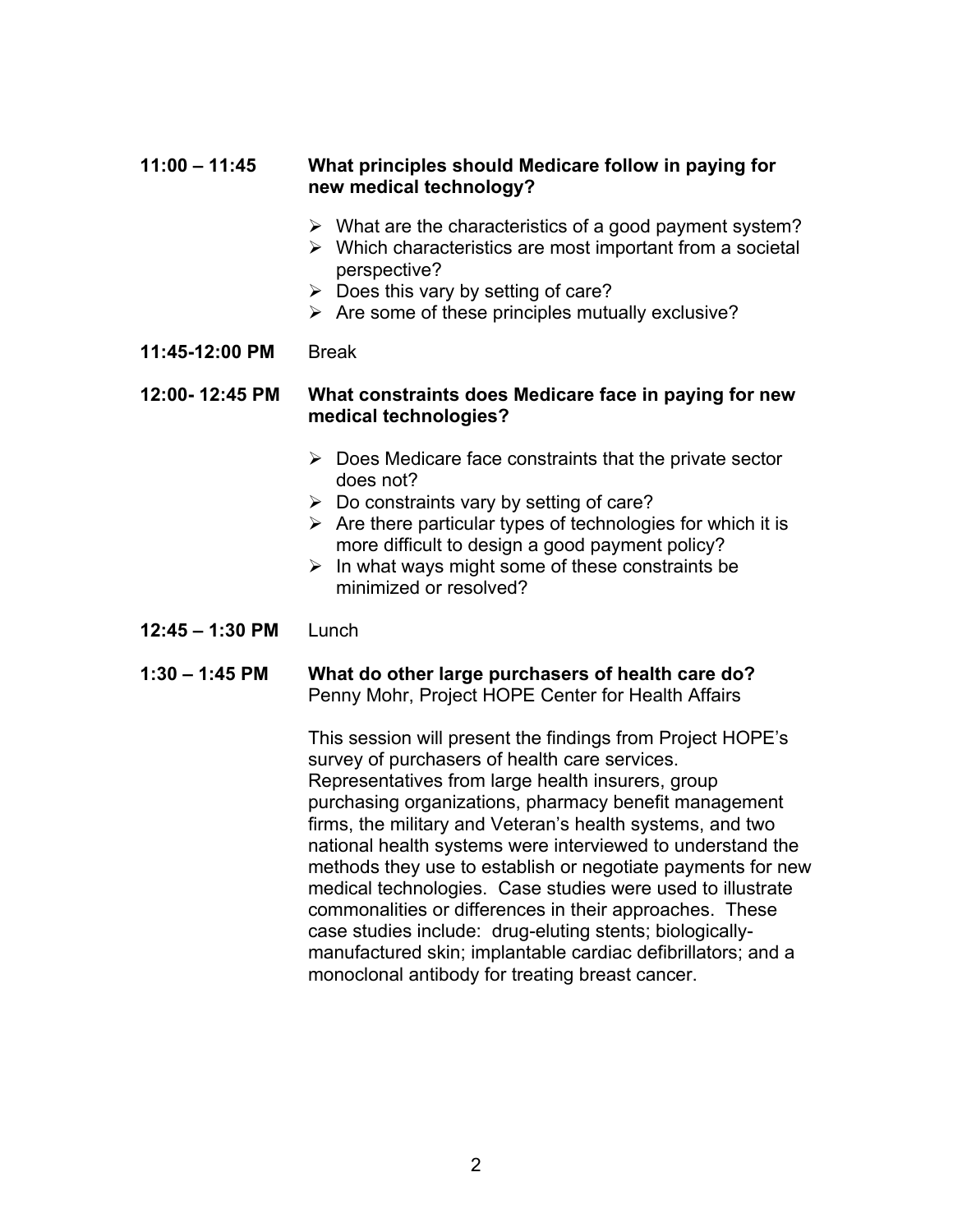#### **1:45-3:15 PM What options might Medicare consider for paying for new medical technologies?**

- $\triangleright$  What is the array of options available?
- $\triangleright$  What ties (if any) should there be between the pricing and coverage determination process for Medicare?
- $\triangleright$  What are the relative strengths and weaknesses of each option?
- $\triangleright$  What are the trade-offs for each option?
- **3:15 3:30** Break

#### **3:30 – 4:00 Meeting Summary**

Penny Mohr, Project HOPE Center for Health Affairs, Panel **Chair**